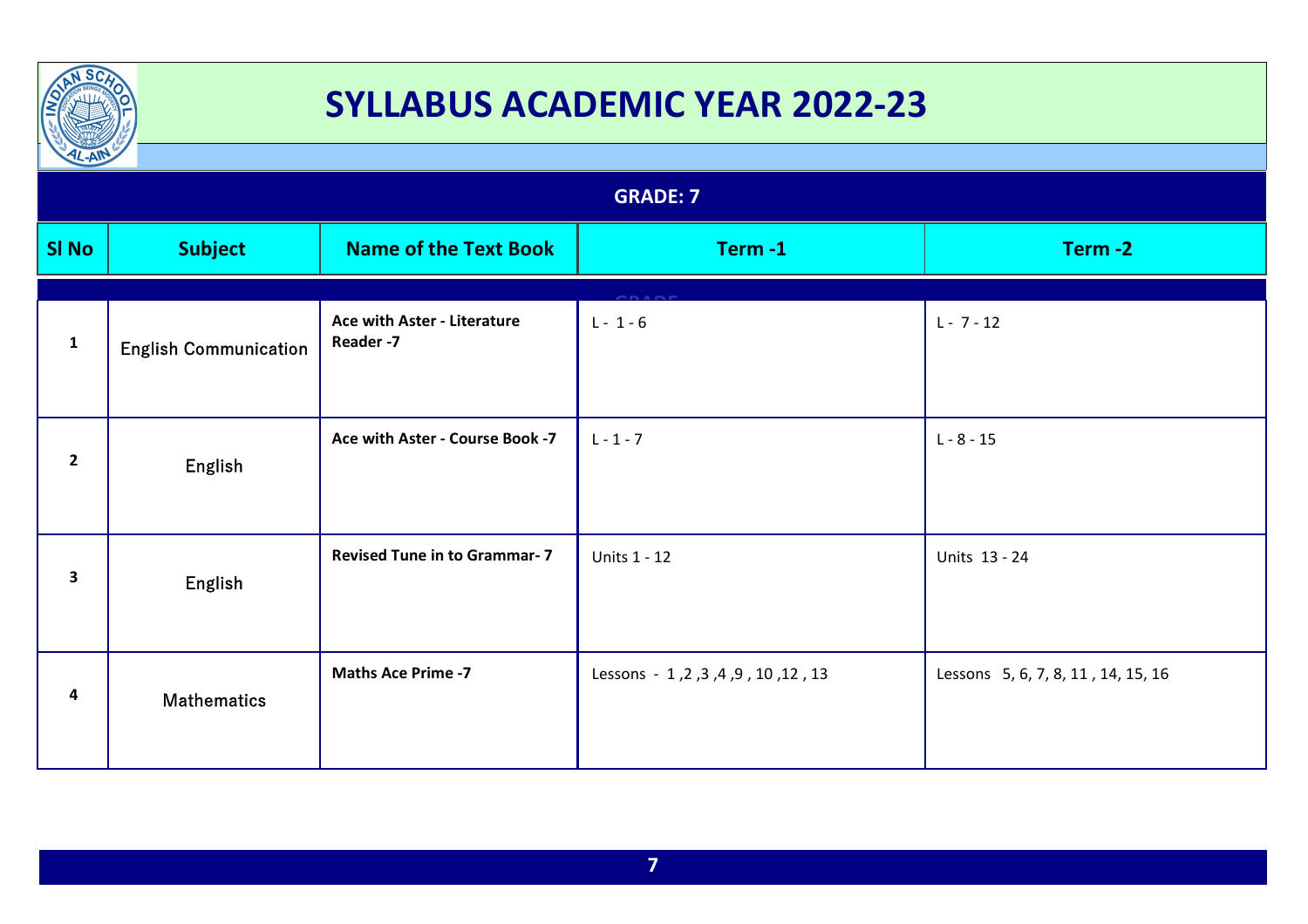

| $L-AW$                  |                       |                                      |                                                                      |                                                                  |
|-------------------------|-----------------------|--------------------------------------|----------------------------------------------------------------------|------------------------------------------------------------------|
| <b>GRADE: 7</b>         |                       |                                      |                                                                      |                                                                  |
| <b>SI No</b>            | <b>Subject</b>        | <b>Name of the Text Book</b>         | Term-1                                                               | Term-2                                                           |
|                         |                       |                                      |                                                                      |                                                                  |
| 5                       | <b>Physics</b>        | <b>Expanded Universal Science</b>    | Chapters: 4 & 13                                                     | Chapters: 14, 15 & 16                                            |
| 6                       | Chemistry             | <b>Expanded universal science</b>    | Chapter 5 6,17                                                       | 7,9,19                                                           |
| $\overline{\mathbf{z}}$ | <b>Biology</b>        | <b>Expanded Universal Science -7</b> | Chapter 1,2,3,18                                                     | Chapter 10, 11, 12                                               |
| 8                       | <b>Social Science</b> | <b>New Longman Vistas -7</b>         | History chapter 2 &3Geography chapter<br>1,3& 4Civics chapter 1,3 &5 | History 4,6,7 Geography 1,7& 11 &12 Civics<br>chapters 1,5,7, &9 |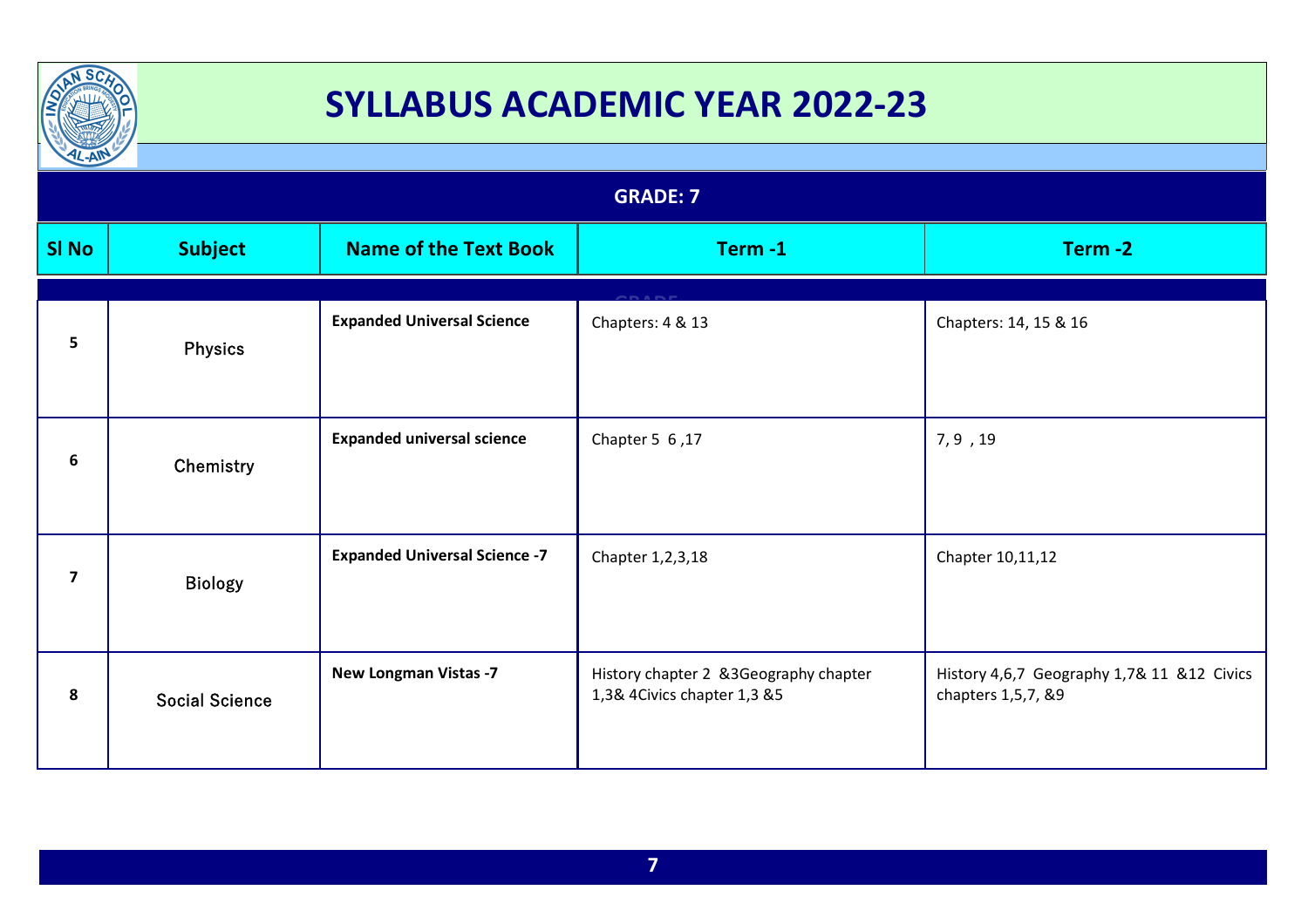

| $\sim$ $\sim$    |                             |                                           |                                                       |                                                 |
|------------------|-----------------------------|-------------------------------------------|-------------------------------------------------------|-------------------------------------------------|
| <b>GRADE: 7</b>  |                             |                                           |                                                       |                                                 |
| <b>SI No</b>     | <b>Subject</b>              | <b>Name of the Text Book</b>              | Term-1                                                | Term-2                                          |
| $\boldsymbol{9}$ | <b>Computer Science</b>     | <b>Click Code Connect -7</b>              | $\sim$ $\sim$ $\sim$ $\sim$ $\sim$<br>Chapter 1, 2, 3 | Chapters 4, 5, 9                                |
| 10               | <b>General Knowledge</b>    | <b>New General Knowledge Book -7</b>      | Chapters: 1 - 22                                      | Chapters: 23 - 46                               |
| 11               | <b>General Arabic (MOE)</b> | العربية تجمعنا - Ministry of<br>education | كيف قضيت إجازتي<br>أساعد أمي<br>أهمية العمل           | إختراع أم اكتشاف<br>التخييم<br>ظاهرة الكابتشينو |

القمر

زلازل و براکین

الشمس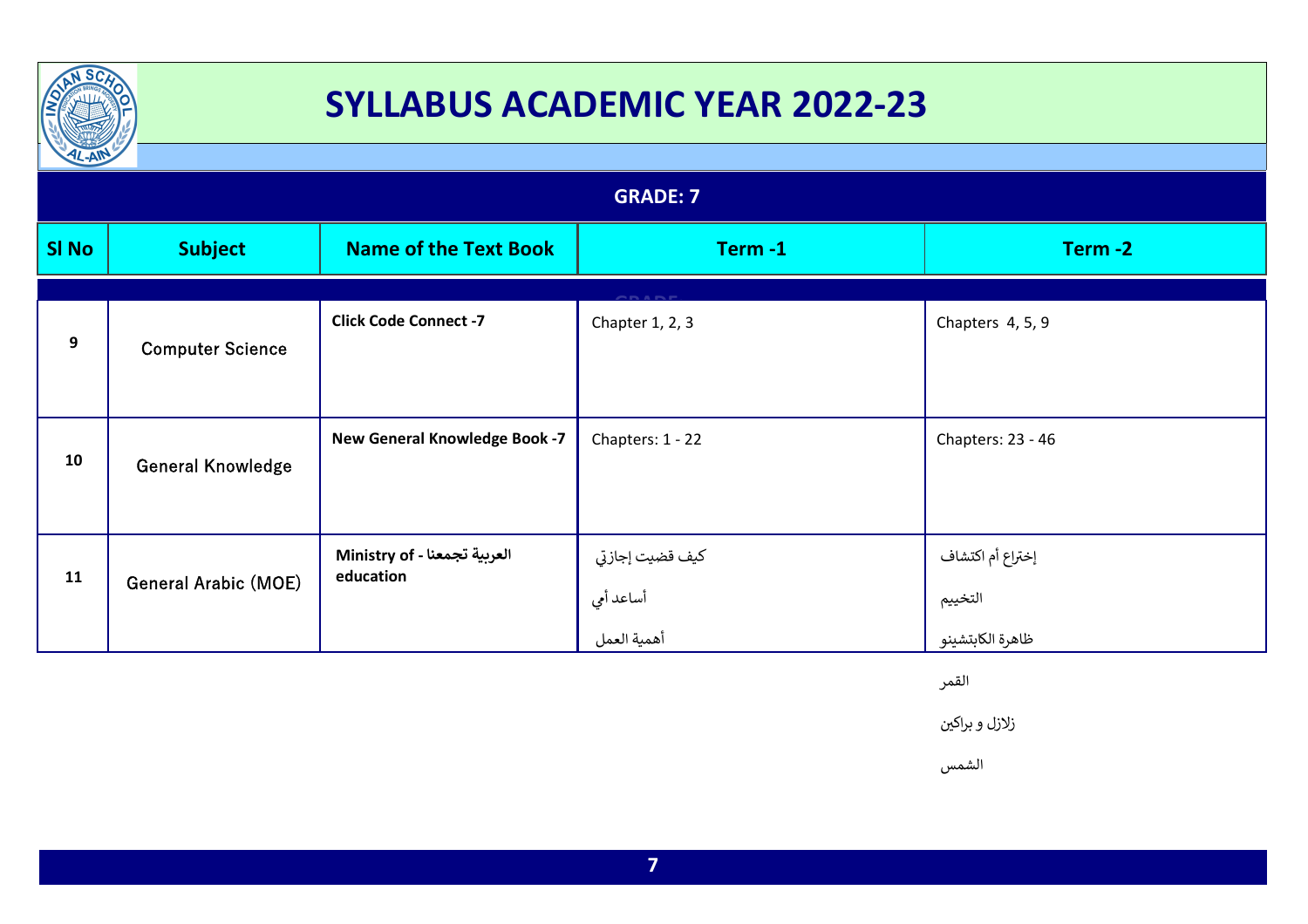

| $\frac{1}{2}$   |                           |                                                                            |                                                                                     |                                                                                     |
|-----------------|---------------------------|----------------------------------------------------------------------------|-------------------------------------------------------------------------------------|-------------------------------------------------------------------------------------|
| <b>GRADE: 7</b> |                           |                                                                            |                                                                                     |                                                                                     |
| <b>SI No</b>    | <b>Subject</b>            | <b>Name of the Text Book</b>                                               | Term-1                                                                              | Term-2                                                                              |
|                 |                           |                                                                            |                                                                                     |                                                                                     |
| 12              | <b>UAE Social Studies</b> | <b>Our UAE Our</b><br>World, Understanding our<br>past, present and future | Volume 1- Lessons: 1 -11 Volume 2- Lesss:<br>$1 - 5$                                | Volume 2- Lessons: 6 - 11 Volume3 -<br>Lessons -1 - 11                              |
| 13              | <b>Moral Education</b>    | <b>UNITED ARAB EMIRSTES</b><br><b>Ministry of Education</b>                | Unit 1 L-1, L-2, L-3, Unit 2 L-1,2,3, Unit3 L-1                                     | Unit 3 L-4,5, Unit 4 L-1,2,4, Unit 5 L2,3,5                                         |
| 14              | <b>Islamic Studies</b>    | Qura`n                                                                     | Surah Al-yaseen (1 - 58)                                                            | Surah Al-yaseen (59 - 78)                                                           |
| 15              | <b>Islamic Studies</b>    | <b>Islamic Education -7</b>                                                | Unit 1 Lesson 2: Lesson 3: Unit 2 Lesson<br>4: Lesson 5: Unit 3 Lesson 2: Lesson 4: | Unit 4 Lesson 2: Lesson 6: Unit 5 Lesson<br>2: Lesson 4: Unit 6 Lesson 2: Lesson 3: |